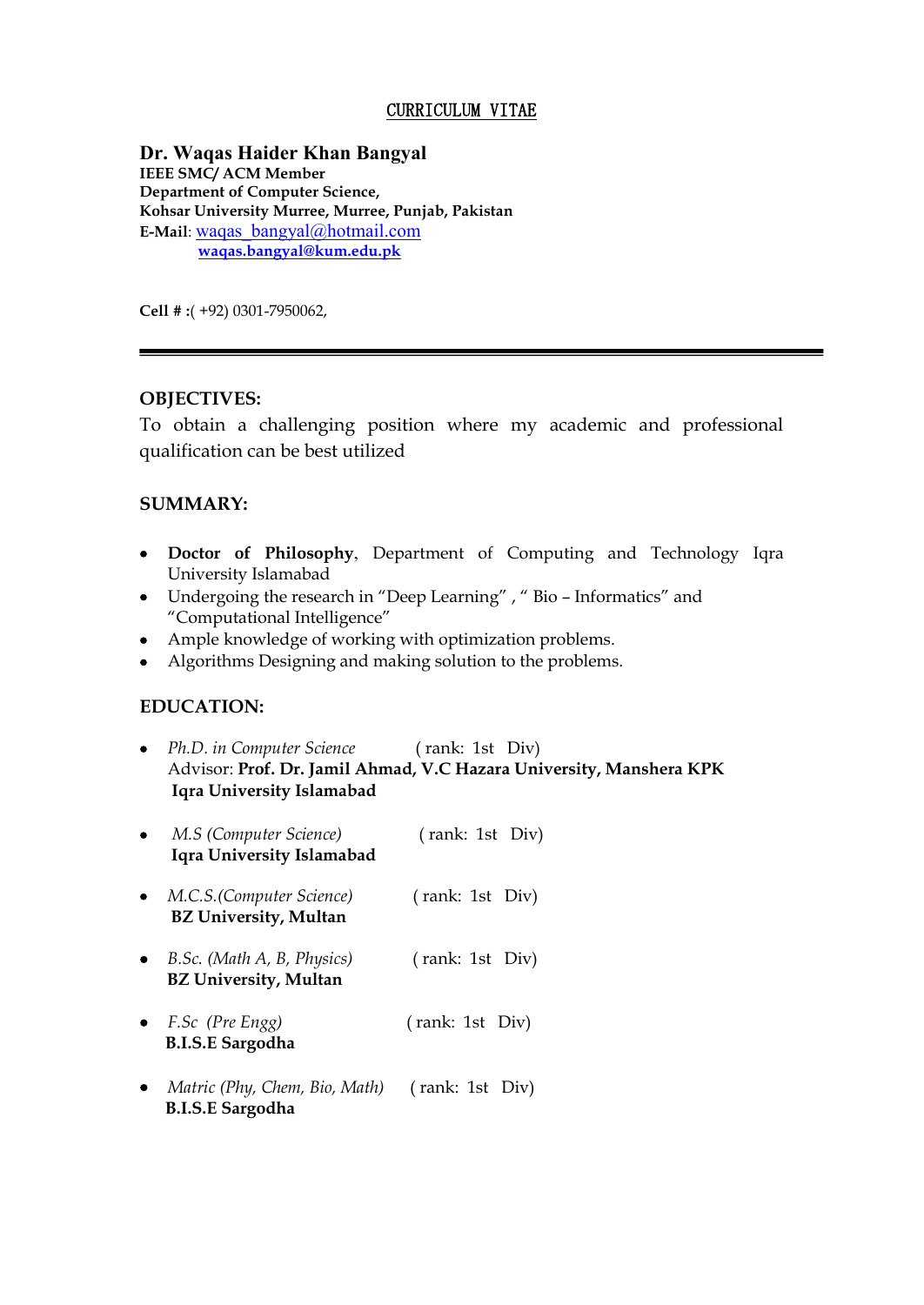# **Teaching Experience:**

**Department of Computer Science, Kohsar University, Murree**

## **(Spring-2022- to date)**

Working as an **Associate Professor** and teaching the Under Graduate **BS (CS), MS (CS)** level in Department of Computer Science, responsibility for lectures, exams, homework assignments, and grades

- **Advanced Analysis of Algorithm**, On-campus Graduate level course,
- **Soft Computing,** On-campus Graduate level course,
- **Department of Computer Science, University of Gujrat , Gujrat**

 **(Spring -2016 to Fall-2021)**

Worked as an **Assistant Professor** and teaching the Under Graduate **BS (CS), MS (CS) , Ph.D(CS)** level in Department of Computer Science, responsibility for lectures, exams, homework assignments, and grades

**Advanced Analysis of Algorithm**, On-campus Graduate level course,

**Soft Computing,** On-campus Graduate level course,

**Pattern Recognition,** On-campus Graduate level course,

**Deep Learning,** On-campus Under Graduate level course,

**Analysis of Algorithm**, On-campus Under Graduate level course,

**Artificial Intelligence,** On-campus Undergraduate level course,

 **Department of Computer Science, Federal Urdu University of Science and Technology Islamabad** 

## **(Spring -2013 to Spring-2016)**

Worked as a **Lecturer** and taught the Under **Graduate BS (CS) and MS (CS) ,**level in Department of Computer Science, responsibility for lectures, exams, homework assignments, and grades

**Advanced Analysis of Algorithm**, On-campus Graduate level course,

**Analysis of Algorithm**, On-campus Undergraduate level course,

**Data Structure and Algorithm**, On-campus Undergraduate course**,** 

**Artificial Intelligence,** On-campus Undergraduate level course,

## **Department of Computing and Technology Iqra University Islamabad. (Summer -2011 to Fall-2012)**

Worked as a **Lecturer** and taught the Under Graduate **BS (CS)** and Postgraduate level **MS (CS)** level in Department of Computing and Technology, responsibility for lectures, exams, homework assignments, and grades

**Research method and Skill**, On-campus Postgraduate level course, Fall-2011, Spring-12, Summer-12, Fall-12

**Artificial Neural Network**, On-campus Undergraduate level course, spring 2012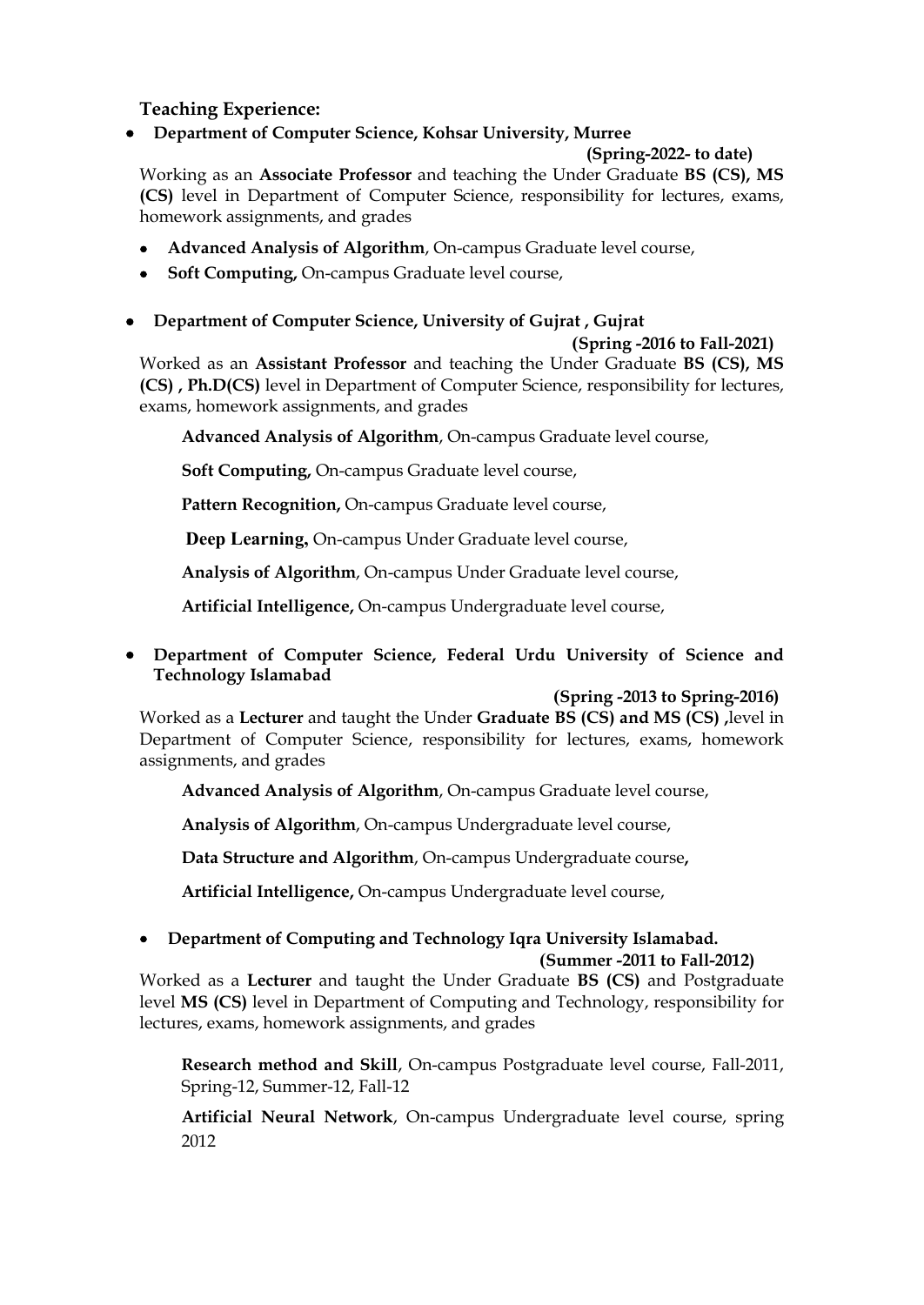# **Department of Computing and Technology Iqra University Islamabad. (Springer -2010 to Spring-2011)**

Worked as a **Research Associate** and conducted the research classes for the final thesis for Bachelor and master level.

## **RESEARCH PUBLICATIONS:**

## **Journal Articles: (Total Impact Factor: 50)**

- **1. W.H.Bangyal,** A. Hameed et al , A New Initialization Approach in Particle Swarm Optimization for Global Optimization Problems " , Computational Intelligence and Neuroscience, Volume 21, PP:1-17 **(IF: 2.6, Published)**
- **2.** N. Hassan, W, H . Bangyal et. Al " Improved Opposition-Based Particle Swarm Optimization Algorithm for Global Optimization", Symmetry 2021, 13, 2280 **( IF:2.7, Published)**
- **3. W. H. Bangyal,** R. Qasim, et. al "Detection of Fake News Text Classification on COVID-19 Using Deep Learning Approaches", Computational and Mathematical Methods in Medicine Volume 2021, PP:1-18 **(IF: 2.6, Published)**
- **4.** H.T.Rauf, **W.H.Bangyal** "An Adaptive Hybrid Differential Evolution Algorithm for Continuous Optimization and Classification Problems ", Neural Computing and Applications (2021) 33:10841–10867 (**IF: 4.42, Published**)
- **5. W.H.Bangyal**, J.Ahmad, ," A Modified Bat Algorithm With Torus Walk for Solving Global Optimization Problems" , in International Journal of Bio-Inspired Computation (IJBIC), **2019 (IF=2.26,Published)**
- **6. W.H.Bangyal,** J.Ahmad, "Evolving Artificial Neural Network Using Improved Bat Algorithm for Data Classification" in Journal of Medical Imaging and Health Informatics , **2019 (IF=0.6, Published)**
- **7. W.H.Bangyal**, J. Ahmad, , "A Forward Only Counter Propagation Network based Approach for Contraceptive Method Choice Classification Task ", Journal of Experimental & Theoretical Artificial Intelligence, pp.1-8, November **2011 (I.F 1.655, Published)**
- **8.** S. Pervaiz, Z. Qayyum , **W. H.Bangyal** et. al , " A Systematic Literature Review On Particle Swarm Optimization Techniques For Medical Diseases Detection " Computational and Mathematical Methods in Medicine , 2021, **(IF:2.2, Published)**
- **9.** A Ashraf, S. Pervaiz, K Nisar, **W.H.Bangyal,** et al. "Studying the Impact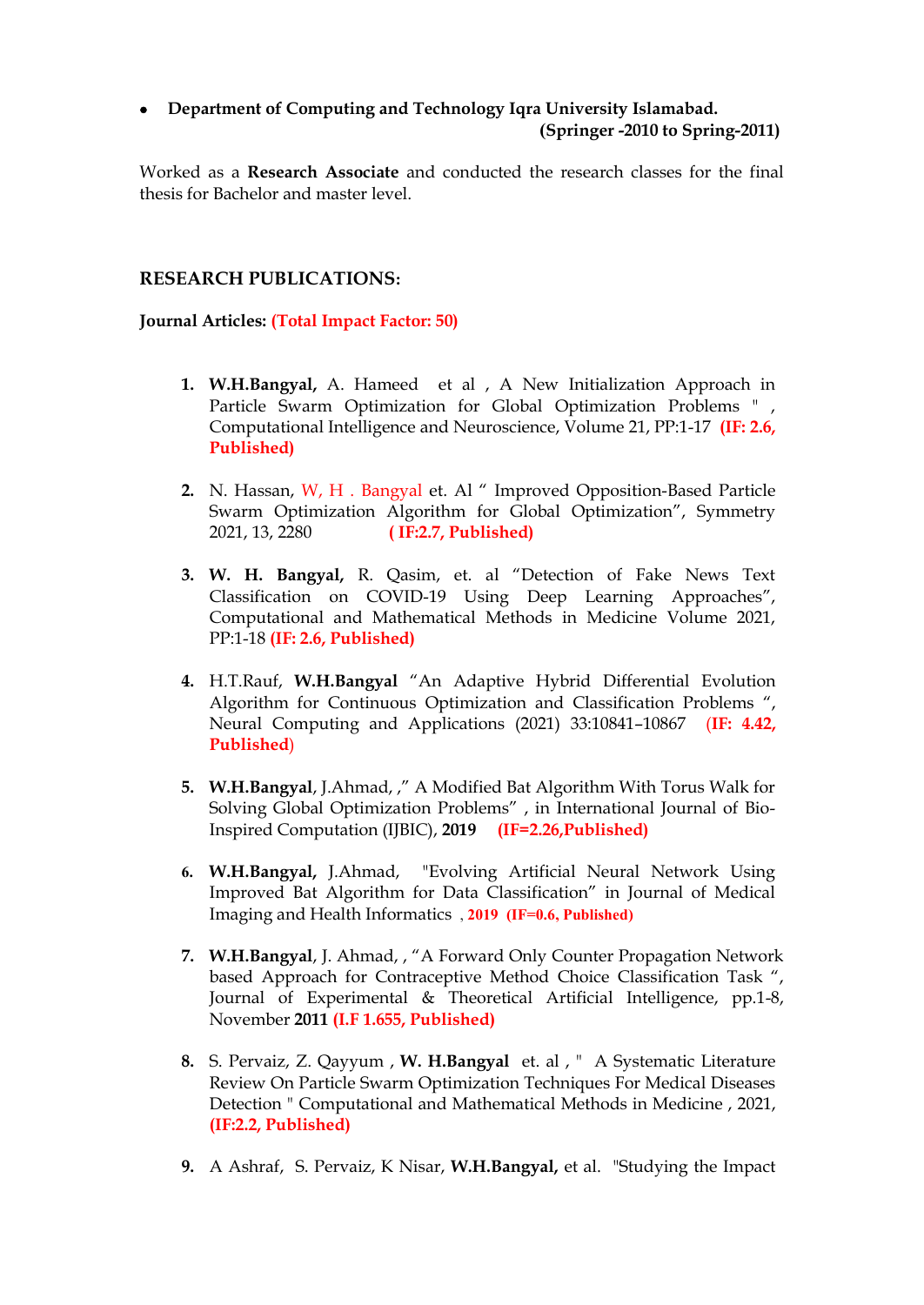of Initialization for Population-Based Algorithms with Low-Discrepancy Sequences", Applied Sciences, **(IF:2.67, Published)**

- **10. W.H.Bangyal,** K. Nisar, et . al , "Comparative Analysis of Low Discrepancy Sequence-Based Initialization Approaches Using Population-Based Algorithms for Solving the Global Optimization Problems" , Applied Sciences, **(IF:2.67, Published)**
- **11.** A.Ashraf, A. A. Almazroi ,**W.H.Bangyal,** et. al , "Particle Swarm Optimization with New Initializing Technique to Solve Global Optimization Problems", Intelligent Automation & Soft Computing , 2021, **( IF:1.6, Published)**
- **12.** S. Pervaiz, **W.H.Bangyal** et. al , "Comparative Research Directions of Population Initialization Techniques using PSO Algorithm" Intelligent Automation & Soft Computing , 2021, **( IF:1.6, Published )**
- **13. W. H. Bangyal,** A.Hameed et. al , "New Modified Controlled Bat Algorithm for Numerical Optimization Problem" Computers, Materials & Continua , 2021, **( IF:3.7, Published )**
- **14.** R. Qasim , **W. H. Bangyal** et. al , "A Fine-Tuned Bert Based Transfer Learning Approach For Text Classification" , Journal of Health Engineering, **( IF: 2.7, Published )**
- **15. W.H.Bangyal,** J.Ahmad, , "An Improved Bat Algorithm based on Novel Initialization Technique for Global Optimization Problem" International Journal of Advanced Computer Science and Applications(IJACSA), 9(7), 2018. **(ISI Indexed, Published)**
- **16. W.H.Bangyal,**J.Ahmad, "An Overview of Mutation Strategies in Bat Algorithm " International Journal of Advanced Computer Science and Applications(IJACSA), **(ISI Indexed, Published)**
- **17. W.H.Bangyal,** J.Ahmad, "An Improved Particle Swarm Optimization Algorithm with Chi-Square Mutation Strategy", International Journal of Advanced Computer Science and Applications(IJACSA)  **(ISI Indexed, Published)**
- **18. W.H.Bangyal,** J.Ahmad, H.T.Rauf, "An overview of Mutation Strategies in Particle Swarm Optimization," International Journal of Applied Metaheuristic Computing, ((IJAMC) , **(ISI Indexed, Published)**
- **19. W.H.Bangyal,** J.Ahmad, H.T.Rauf **, "**Comparison of Different Bat Initialization Techniques for Global Optimization Problems**"** International Journal of Applied Metaheuristic Computing, ((IJAMC) ,  **(ISI Indexed, Published)**
- **20. W.H.Bangyal,** J.Ahmad, "A New Initialization Approach for Particle Swarm Optimization Algorithm for Global Optimization ," ", International Journal of Advanced Computer Science and Applications(IJACSA)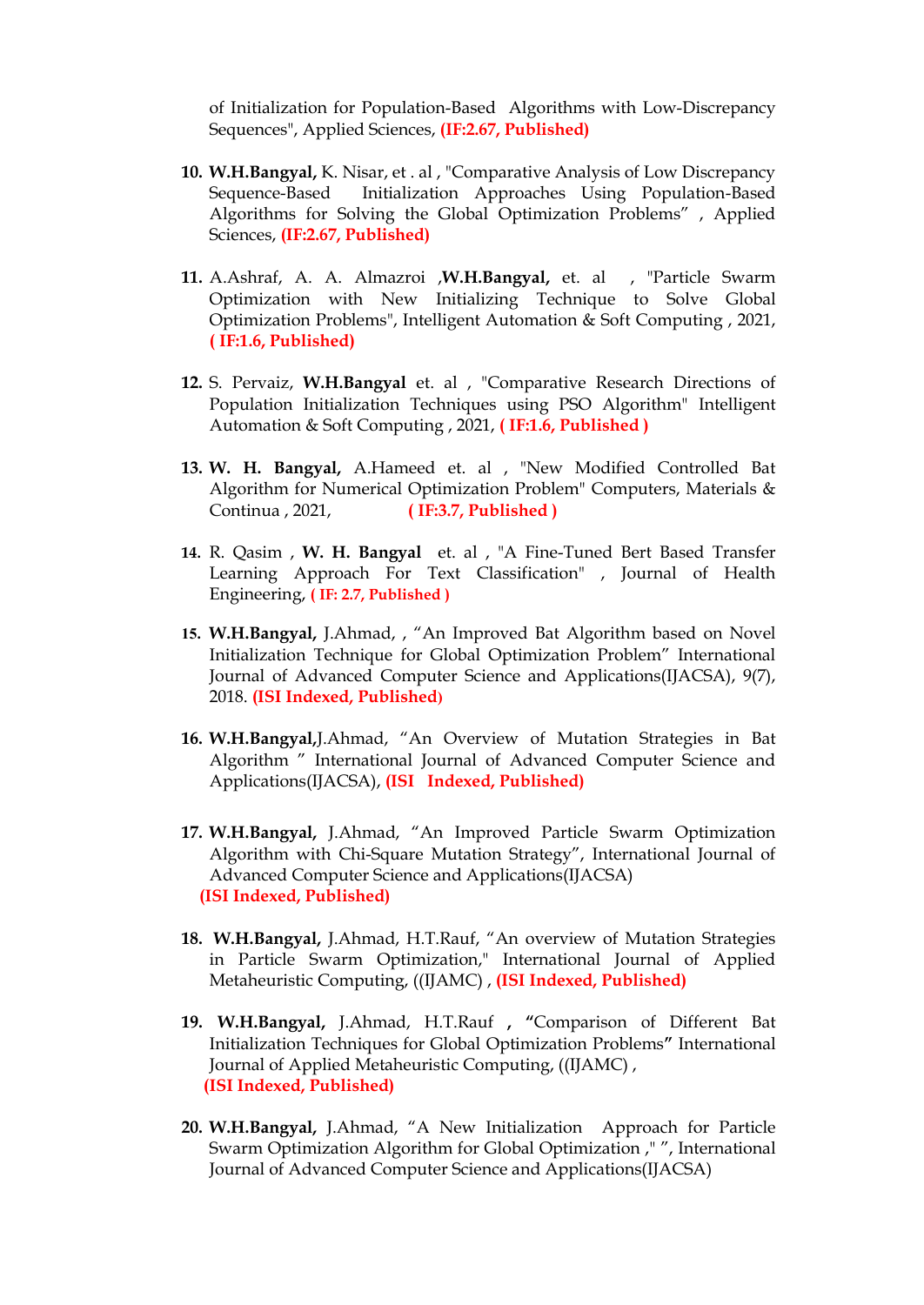## **(ISI Indexed. Published)**

#### **Conference Papers:**

- 1. S. Pervaiz, **W. H. Bangyal,** et. al "Population Initialization of Seagull Optimization Algorithm with Pseudo Random Numbers for Continuous Optimization", FIT, Comsat Islamabad, 13-14 Dec 2021
- 2. M Junaid, **W. H. Bangyal,** J Ahmad , "A novel bat algorithm using sobol sequence for the initialization of population" , 2020 IEEE 23rd International Multitopic Conference (INMIC), PP:1-6(INMIC-Bhawalpur)
- 3. A.Ashraf, **W.H.Bangyal,** J.Ahmad, "Training of Artificial Neural Network Using New Initialization Approach of Particle Swarm Optimization for Data Classification. " in Proceedings of in the International Conference on Emerging Trends in Smart Technologies (ICETST), FAST, Karachi, Pakistan
- 4. **W.H.Bangyal,** J.Ahmad, H.T.Rauf, and R.Shakir, "Evolving Artificial Neural Networks Using Opposition Based Particle Swarm Optimization Neural Network for Data Classification" in Proceedings of 2018 International Conference on Innovation and Intelligence for Informatics, Computing, and Technologies (3ICT), University of Bahrain, Bahrain, November 18-20, 2018
- 5. H.T.Rauf, **W.H.Bangyal**, J.Ahmad, and S.A.K.Bangyal "Training of Artificial Neural Network Using PSO With Novel Initialization Technique " in Proceedings of 2018 International Conference on Innovation and Intelligence for Informatics, Computing, and Technologies (3ICT), University of Bahrain, Bahrain, November 18-20, 2018
- 6. **W.H.Bangyal**, J.Ahmad, H.T.Rauf and S.A.K.Bangyal " PSO with new initialization approach for solving global optimization problem" in proceedings of 7th World Conference on Information Systems and Technologies, at La Toja Island, Galicia, Spain, 16 - 19 April 2019.
- 7. **W.H Bangyal** , J. Ahmad, I. Shafi and Q. Abbas, "Forward Only Counter Propagation Network for Balance Scale Weight & Distance Classification Task ",In Proceedings of Third World Congress on Nature and Biologically Inspired Computing (NABIC 2011), Oct 19-21 2011, Salamanca, Spain.
- 8. **W.H Bangyal** , J.I. Jangua "Hidden Layer Optimization of Neural Network using PSO Technique ",In the proceedings of 5th International Conference on Open Source Systems and Technologies (ICOSST-2011), Dec 22-24 2011, Lahore, Pakistan
- 9. **W.H Bangyal**, J. Ahmad and Q. Abbas , "Recognition of Off-line Isolated Handwritten Character Using Counter Propagation Network", In Proceedings of IEEE International Conference on Intelligence and Information Technology, 2010, V (2), PP. 285-288.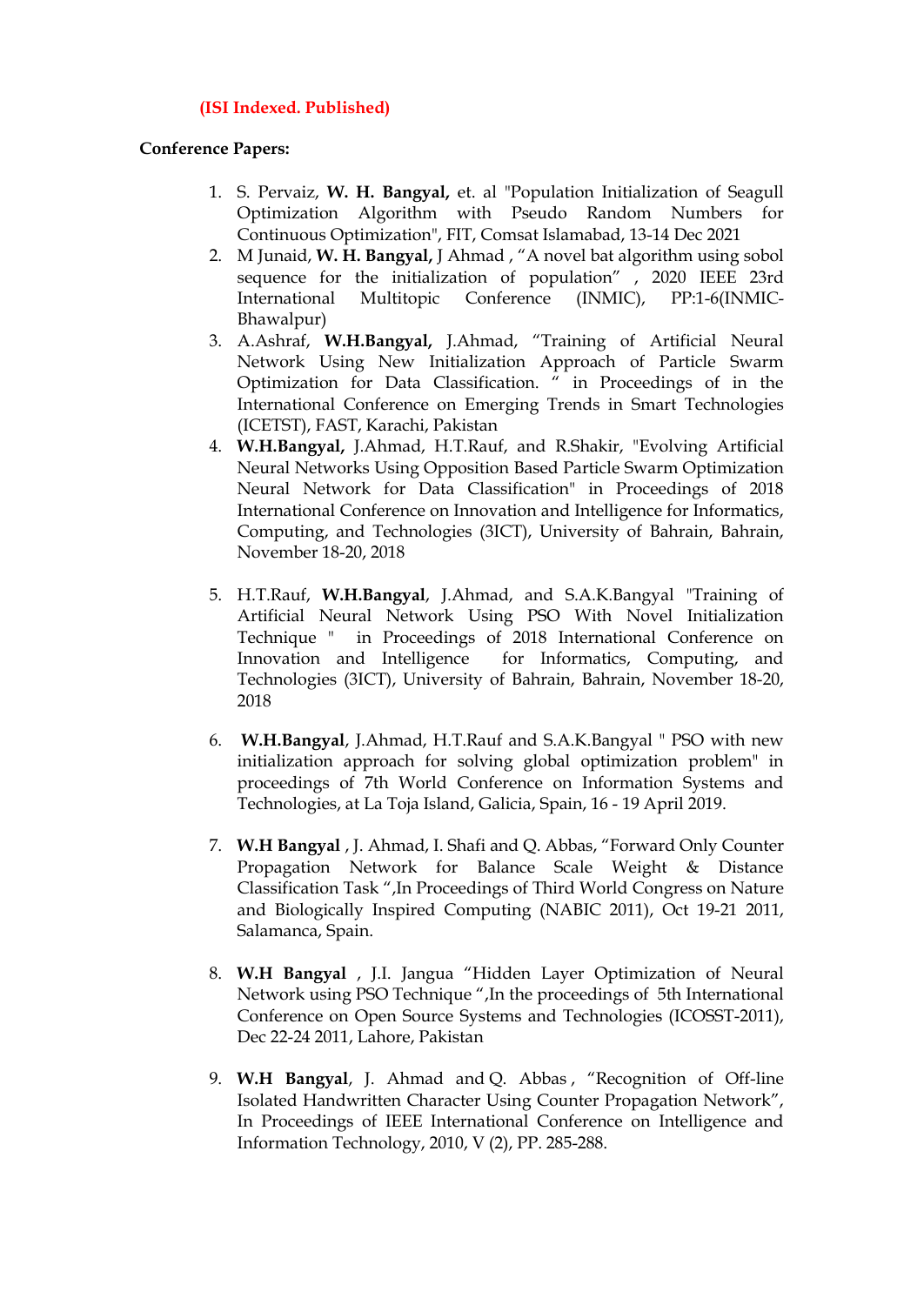- 10. **W. H Bangyal**, J. Ahmad and Q. Abbas , "Function Approximation Using Counter Propagation Network Algorithm", In Proceedings of IEEE International Conference on Intelligence and Information Technology, 2010, V (2), PP. 289-292.
- 11. **W.H Bangyal**, J. Ahmad and Q. Abbas , "Application of Counter Propagation Network in Handwritten Character Recognition Using the Winner-Take-All (WTA) Strategy", In Proceedings of IEEE International Conference on Intelligence and Information Technology, 2010, V (2), PP. 421-424.
- 12. **W.H Bangyal**, Q. Abbas and J. Ahmad, "Analysis of Learning Rate using CPN Algorithm for Hand Written Character Recognition Application", In Proceedings of IEEE International Conference on Intelligence and Information Technology, 2010, V (2), PP. 1-4.
- 13. Q. Abbas**, W.H Bangyal** and J. Ahmad, "The Impact of Training Iterations on ANN Applications using BPNN Algorithm", In Proceedings of IEEE International Conference on Intelligence and Information Technology, 2010, V (2), PP. 281-284.
- 14. Q. Abbas, J. Ahmad and **W.H Bangyal**, "Momentum term heals the performance of Back Propagation Algorithm for Digit Recognition ", In Proceedings of IEEE International Conference on Emerging Technology, 2010, V (2), PP. 16-20.
- 15. Q. Abbas, **W.H Bangyal** and J. Ahmad, "Dynamic Hidden Layers Selection of ANN Architecture Using Particle Swarm Optimization ",In Proceedings of IEEE International Conference on Intelligence and Information Technology, 2010, V (2), PP. 418-420.
- 16. Q. Abbas, J. Ahmad and **W.H Bangyal**, "Analysis of Learning Rate using BP Algorithm for Hand Written Digit Recognition Application", In Proceedings of IEEE International Conference on Information and Emerging Technologies, 2010, PP. 1-5.
- 17. M. Imran, Z. Manzoor, F. Wahhab, **W. H Bangyal** and Q. Abbas, "Risk management Cycle and Risk Types", In Proceedings of IEEE International Conference on Intelligence and Information Technology, 2010, V (2), PP. 338-340.
- 18. M. Imran, H. Jabeen, M. Ahmad, Q. Abbas and **W.H Bangyal**, "Opposition based PSO and mutation operators"; IECTC, Shanghai, In Proceedings of IEEE International Conference on Education Technology and Computer, 2010, V (4), PP. 506-508.
- 19. A.Basit, J. Ahmed, I.Shafi, F.Riaz , Q. Abbas and **W. H. Bangyal**, "Quality of Services Optimization of Femtocells Using Genetic Algorithm", in the Proceedings of IEEE 15th International Multitopic Conference (INMIC), 2012, PP. 312-315.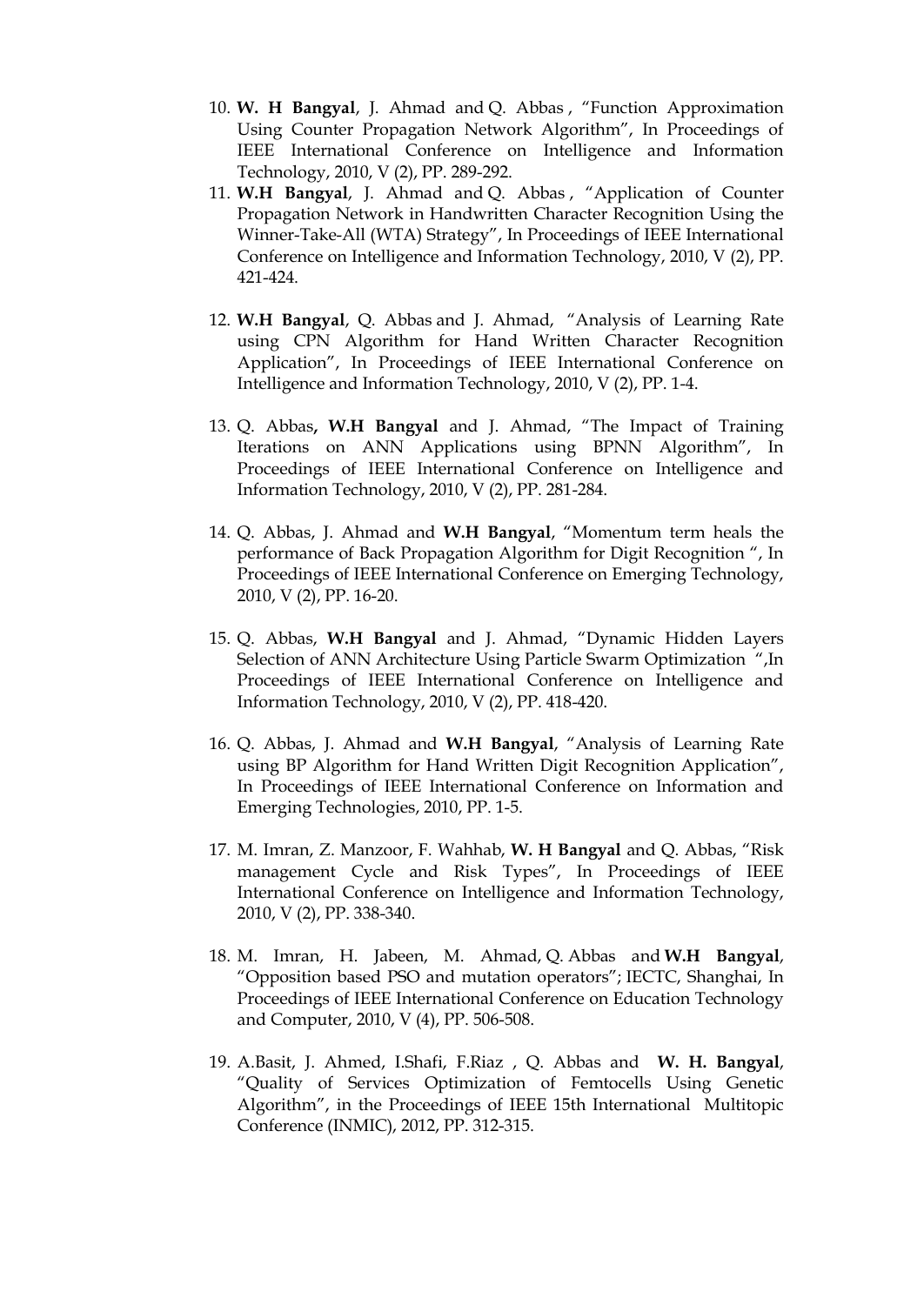20. **W.H. Bangyal**, Q. Abbas, Z.Ullah and M.Hamza, "Barriers to Educate Children with Disabilities in Developing Areas of Pakistan", ICTHP 2013, Riyadh, Saudia Arabia, pp 80-84.

# **AWARDS/HONORS**

- Presented Paper in **FIT**, COMSAT Islamabad, Pakistan, 2021
- Presented Invited talk at Workshop on Evolutionary Computing for Health Care at **9th World CIST'21**, Portugal, April 2021.
- Will Present Invited talk at Workshop on Recent advances in Deep Learning Methods and Evolutionary Computing for Health Care at World CIST 2022 Budva, Montenegro, 2022.
- Presented Paper at University of Bahrain, Bahrain
- Presented Paper in **ICTHP** Conference organized at Al-Imam bin Saud University, KSA , Saudia Arabia
- Presented Paper in **ICIET**, FAST Karachi, Pakistan.
- Presented Paper in **ICIIT**, UCP Lahore, Pakistan
- Presented Paper in **ICIET**, FAST Islamabad, Pakistan.
- Presented Paper in **INMIC**, Ripah University Islamabad, Pakistan.

# **ASSOCIATE EDITORIAL BOARD MEMBERSHIP**

- International Arab Journal of Information Technology (IAJIT) (**IF:0.7)**
- International Journal of Data Mining, Modeling and Management **(ISI Indexed)**
- International Journal of Applied Evolutionary Computation (IJAEC) **(ISI Indexed)**

# **LEADING EDITOR:**

- Working as a **Guest Editor** for Special issue for Computational Intelligence for Health Care, (Journal: Computational and Mathematical Methods in Medicine, **IF: 1.77** )
- Working as a **Guest Editor** for Special issue for Discrete Dynamics in Nature and Society, (Journal: Bio-inspired Evolutionary Computations in Healthcare**, IF: 0.81)**
- Working as a **Guest Editor** for Special issue for International Journal of Distributed Sensor Networks, (Journal: Evolutionary Computing for Sensor Networks and Health Informatics**, IF: 1.2)**

# **WORKSHOP ORGANISOR**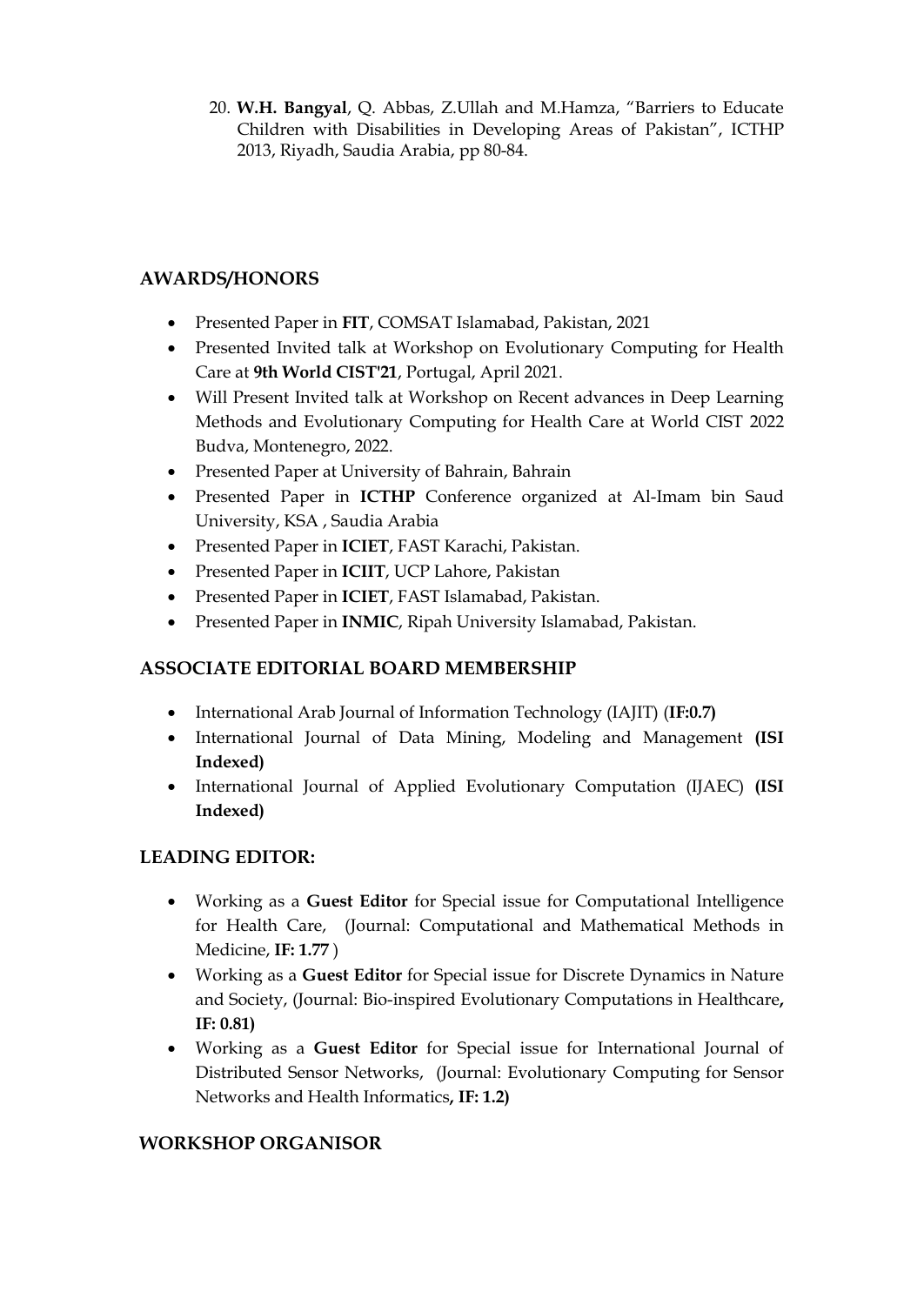- Working as an **Organizer** for " 1st Workshop of Evolutionary Computing in Health Informatics" 9th WorldCIST2021 (**Q1-Conference**)
- Working as an **Organizer** for ""2nd International Workshop on Evolutionary Computing and Deep Learning for Health Informatics (ECDLHC2021)" 15th ICIC2021 (**Q1-Conference**)
- Working as an **Organizer** for " 1st Workshop of Evolutionary Computing in Health Informatics" 6th ICMI 2021 (**Q1-Conference)**

# **Book Editor:**

- Smart Healthcare with Evolutionary Computing: Challenges and Prospects (Bentham Books)
- Challenges and Future Opportunities for Evolutionary Computing in Smart Healthcare (IGI Publisher)

# **MEMBERSHIP OF INTERNATIONAL JOURNAL REVIEW BOARDS:**

- Elsevier Publications :Neural Networks
- Elsevier Publications :Computers & Chemical Engineering
- Elsevier Publications :European Journal Of Operational Research
- Elsevier Publications: Computers & Industrial Engineering
- Elsevier Publications: Information and Software Technology
- International Journal of Computational Intelligence Systems (IJCIS)
- EURASIP Journal on Advances in Signal Processing ( Hindawi Publishing Corporation)
- Elsevier Publications: Journal of Systems Architecture
- Elsevier Publications: Journal of Network and Computer Applications
- International Journal of Computer Science Issues (IJCSI)
- The International Arab Journal of Information Technology (IAJIT)
- The Computer Journal (Oxford Journal)
- Memetic Computing (Springer Verlag)
- Neural Network World
- World Applied Sciences Journal (WASJ).
- International Journal of Physical Sciences (IJPS) (ISSN 1992-1950).
- International Journal of Advancements in Computing Technology(IJACT) ( ISSN : 2005-8039 ;E-ISSN : 2233-9337 )
- Journal of Engineering, Science and Technology Review(JESTR), Greece ( ISSN:1791-2377 )
- International Journal of Computers, Communication and Control(IJCCC) (ISSN 1841- 9836; E-ISSN 1841-9844)
- International Journal of Computational Intelligence and Information Security (IJCIIS), Australia ( ISSN: 1837-7823)
- International Journal of Computer Science and Information Security (IJCSIS), Pittsburgh, USA ( ISSN: 1947-5500)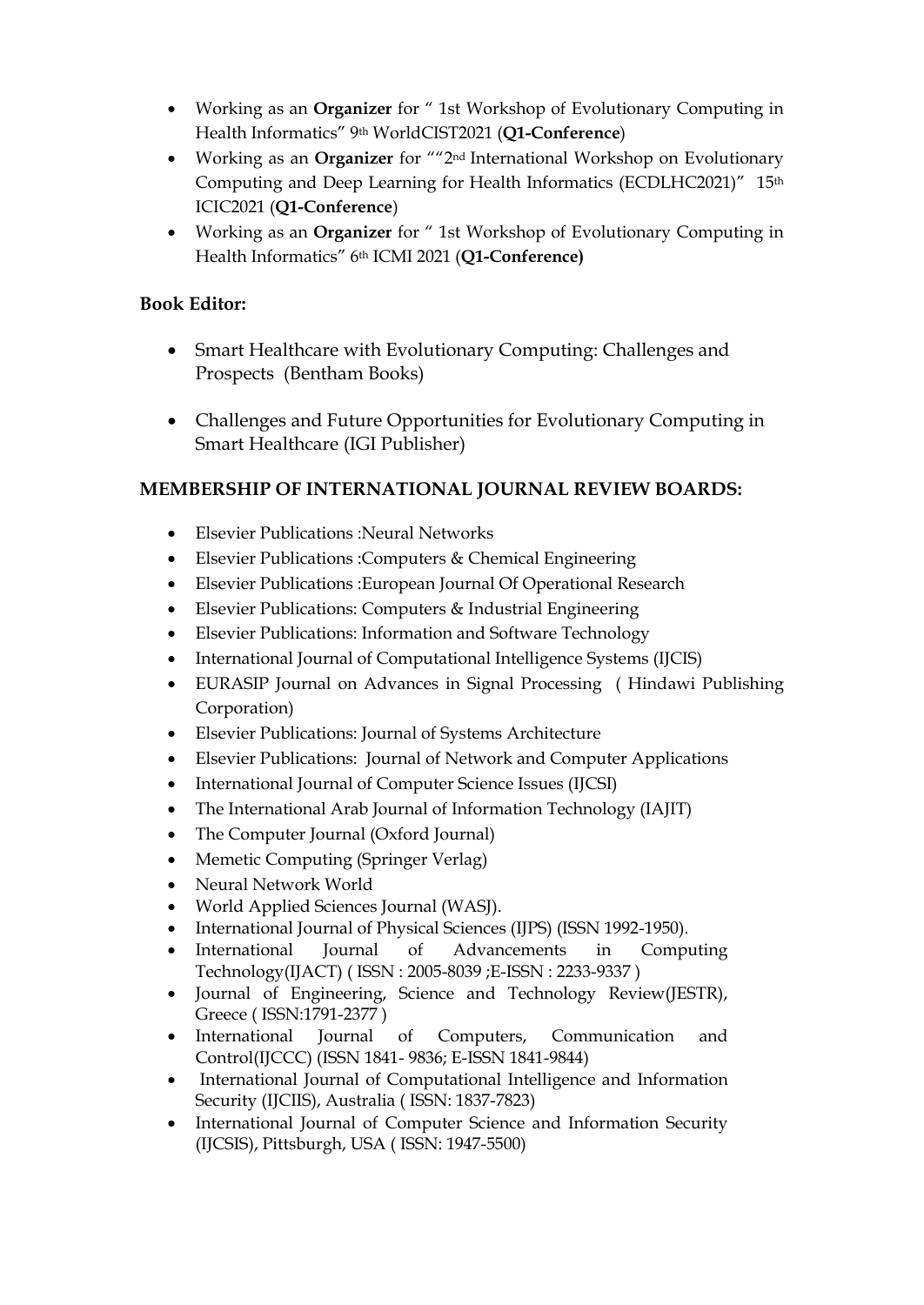- International Journal on Computer Science and Engineering (IJCSE), Chennai, India ( E-ISSN 0975-3397)
- Malaysian Journal of Information and Communication Technology (MYJICT), Selangor, Malaysia ( ISSN 2180-0731 )
- World of Computer Science and Information Technology (WCSIT) (ISSN 2221-0741)
- International Journal of Advanced Computer Science and Applications (IJACSA), USA (E-ISSN: 2156-5570; ISSN: 2158-107X (Print))
- International Journal of Advanced Research in Artificial Intelligence(IJARAI) , USA (E-ISSN:2165-4069 ; ISSN: 2165-4050(Print))
- International Journal of Computer Science and Intelligent Computing (IJCSIC), USA ( ISSN 0976-9250)
- International Journal of Computational Intelligence Theory and Practice

# **MEMBERSHIP OF PROFESSIONAL / ACADEMIC BODIES, SOCIETIES:**

- Member of IEEE Association in Computer Science as Student Member
- Senior Member of International Association of Computer Science and Information Technology (IACSIT), Singapore. (IACSIT Senior Membership Number is 80343852)
- Senior Member of science and engineering institute (SCIEI). ( SCIEI Membership Number is 009220111221003)
- Member of Asia Pacific Neural Network Assembly (APNNA).
- Member of the International Biometric Society (IBS).
- Member of the World Federation on Soft Computing (WFSC)
- Member of the Neural Networks of the World Federation of Soft Computing (WFSC)
- Member of the Institute of Electrical and Electronics Engineers (IEEE), Systems, Man, and Cybernetics Society (SMC) Soft Computing Technical Committee
- Member of International Association of Engineers (IAENG), Hong Kong (IAENG membership number is: 118967) CSTA Member No.: 7681395, Association for Computing Machinery.
- Member of CSTA, Association for Computing Machinery, (Membership No.: 7681395)
- Member of [Machine Intelligence Research Labs](http://www.mirlabs.org/)

## **SUPERVISION OF MS THESIS**

- Structure optimization of feed forward neural network for numerical optimization problems , (Muhammad Anees, Spring 2020)
- An improved particle swarm optimization for data classification and function optimization , (Adnan Ashraf, Fall 2018)
- Continuous optimization using improved bat algorithm, ( Muhammad Junaid, Sprng 2019)